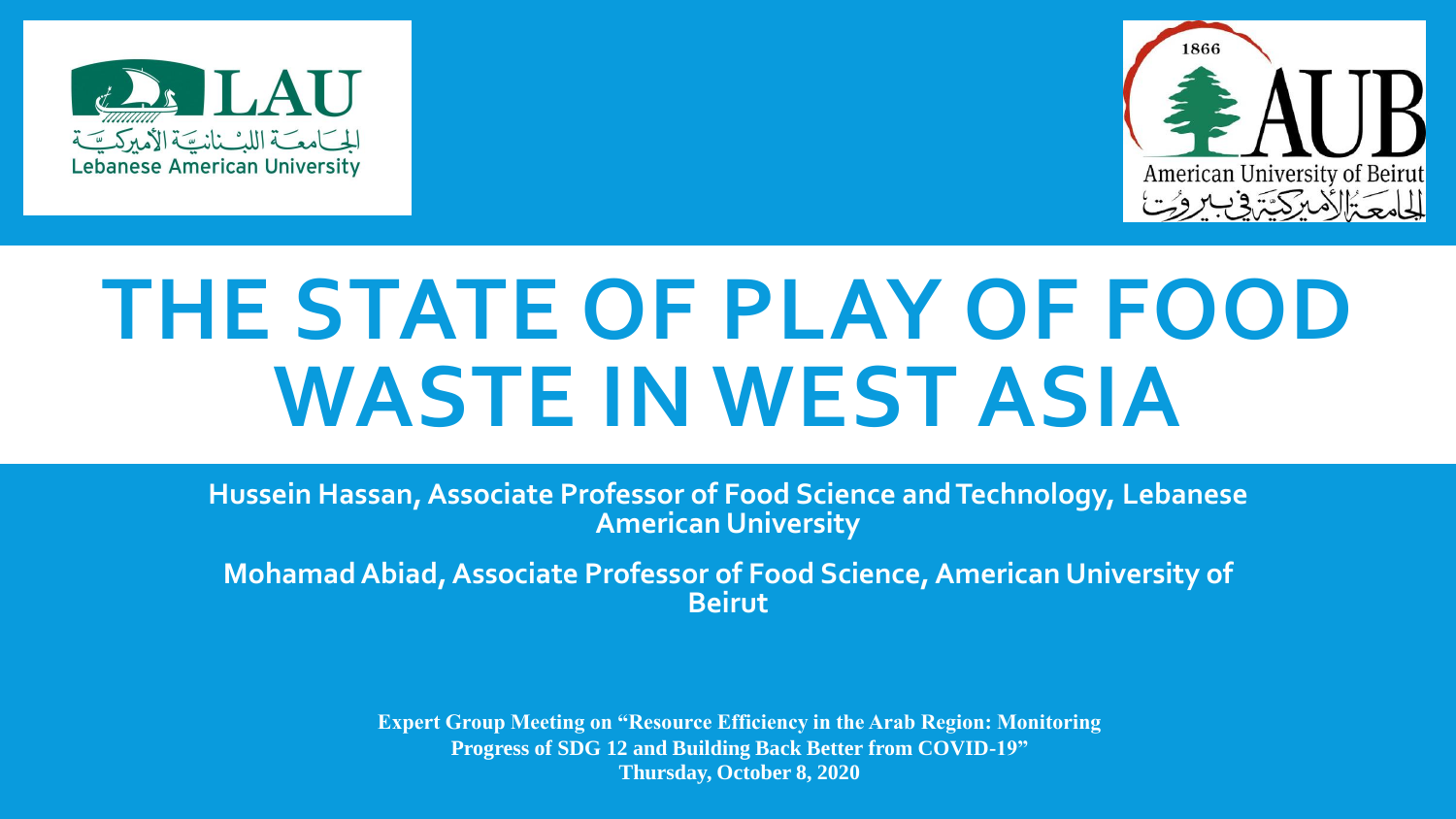### **FOOD LOSS VS. FOOD WASTE**

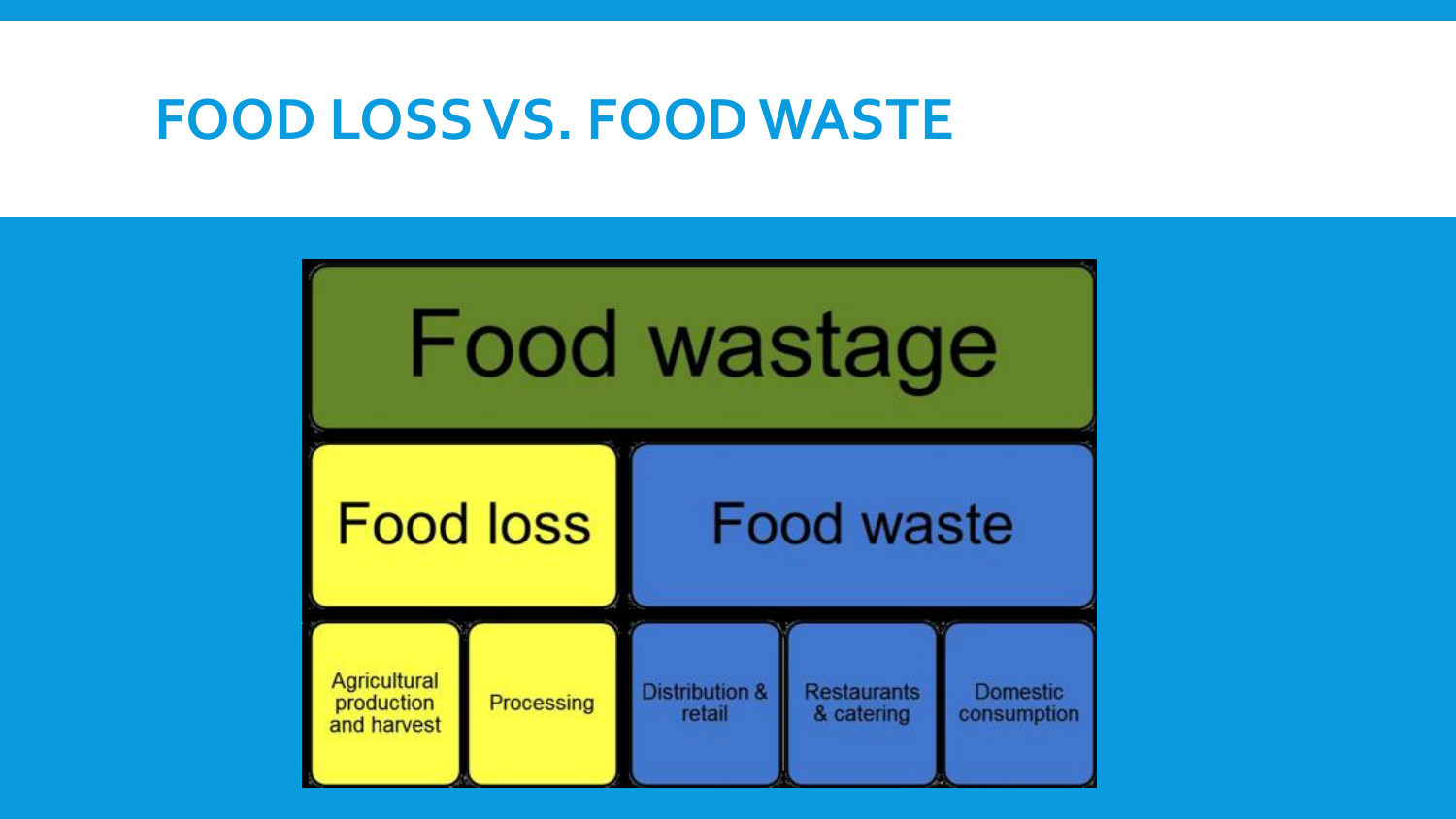# **QUICK FACTS ABOUT FOOD WASTE**

- ~1 billion are starving. Yet we annually lose and waste 1.3 billion tons of food, enough to feed 3 billion people
- 1/3<sup>rd</sup> of the food produced in the world for human consumption every year gets lost or wasted
- If food loss and waste were its own country, it would be the world's third-largest GHG emitter
- . Industrialized and developing countries dissipate roughly the same quantities of food (~650 million tons)
- Fruits and vegetables, plus roots and tubers have the highest wastage rates of any food
- . In developing countries, 40% of losses occur at post-harvest and processing levels while in industrialized countries, more than 40% of losses happen at retail and consumer levels
- At retail level, large quantities of food are wasted due to quality standards that over-emphasize appearance

**Sources:** Food and Agriculture Organization of the United Nations (FAO), European Commission, EU FUSIONS, United States Department of Agriculture, United States Environmental Protection Agency, World Resources Institute, The Danish Environmental Protection Agency (EPA)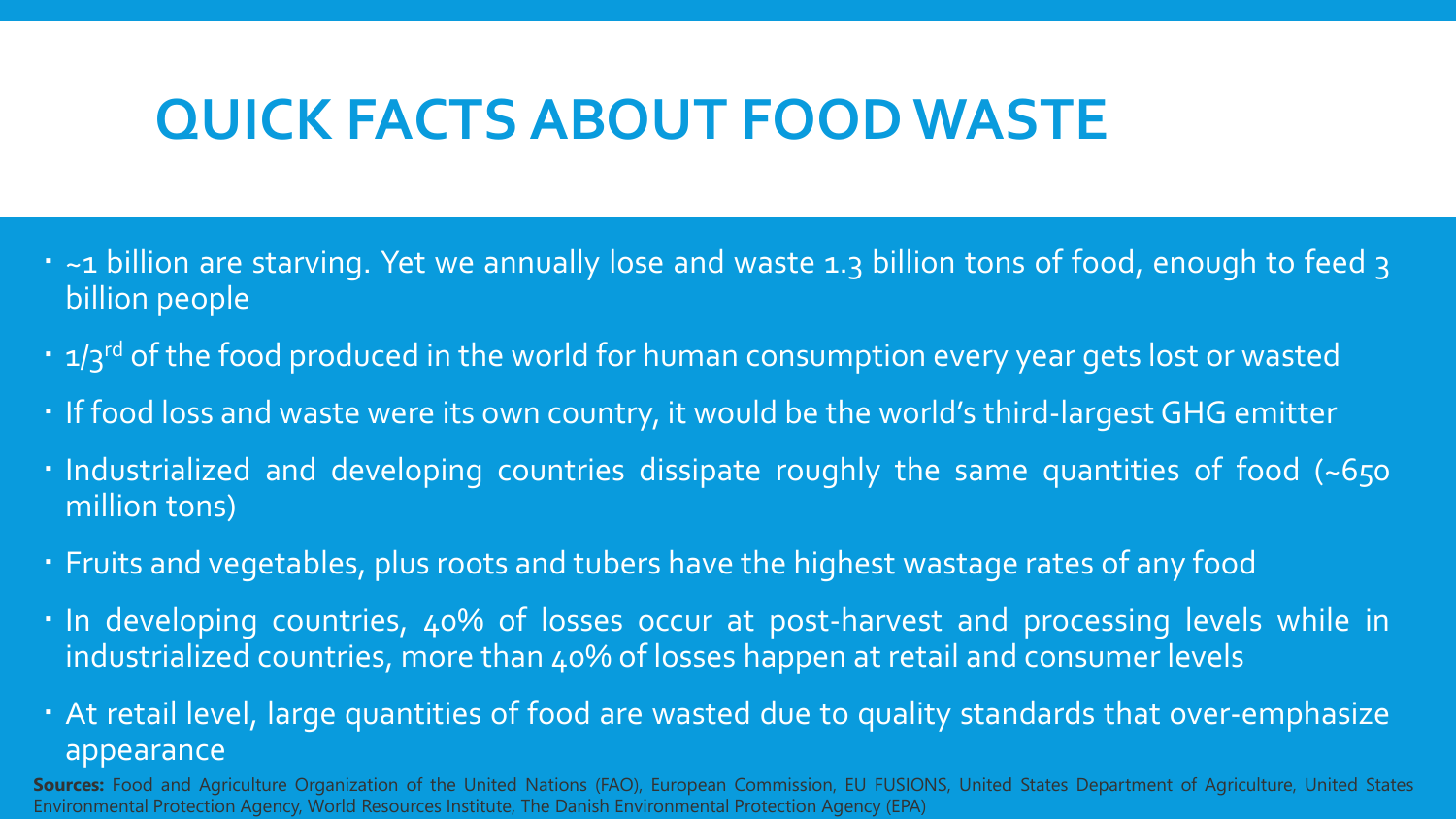### **QUICK FACTS ABOUT FOOD WASTE**

- In September 2015, UN adopted the SDGs, among them SDG12.3: By 2030, halve per capita global food waste at the retail and consumer levels and reduce food losses along production and supply chains
- The food currently wasted in Europe could feed 200 million people
- The food currently lost or wasted in Latin America could feed 300 million people
- The food currently lost in Africa could feed 300 million people
- By 2050, the world population will reach 9 billion. By then, food production must be increased by 70% to meet the demand. Reducing food losses and waste must be among the main focus areas
- Global quantitative food losses and waste per year are roughly 30% for cereals, 40-50% for root crops, fruits and vegetables, 20% for oil seeds, meat and dairy plus 35% for fish

**Sources:** Food and Agriculture Organization of the United Nations (FAO), European Commission, EU FUSIONS, United States Department of Agriculture, United States Environmental Protection Agency, World Resources Institute, The Danish Environmental Protection Agency (EPA)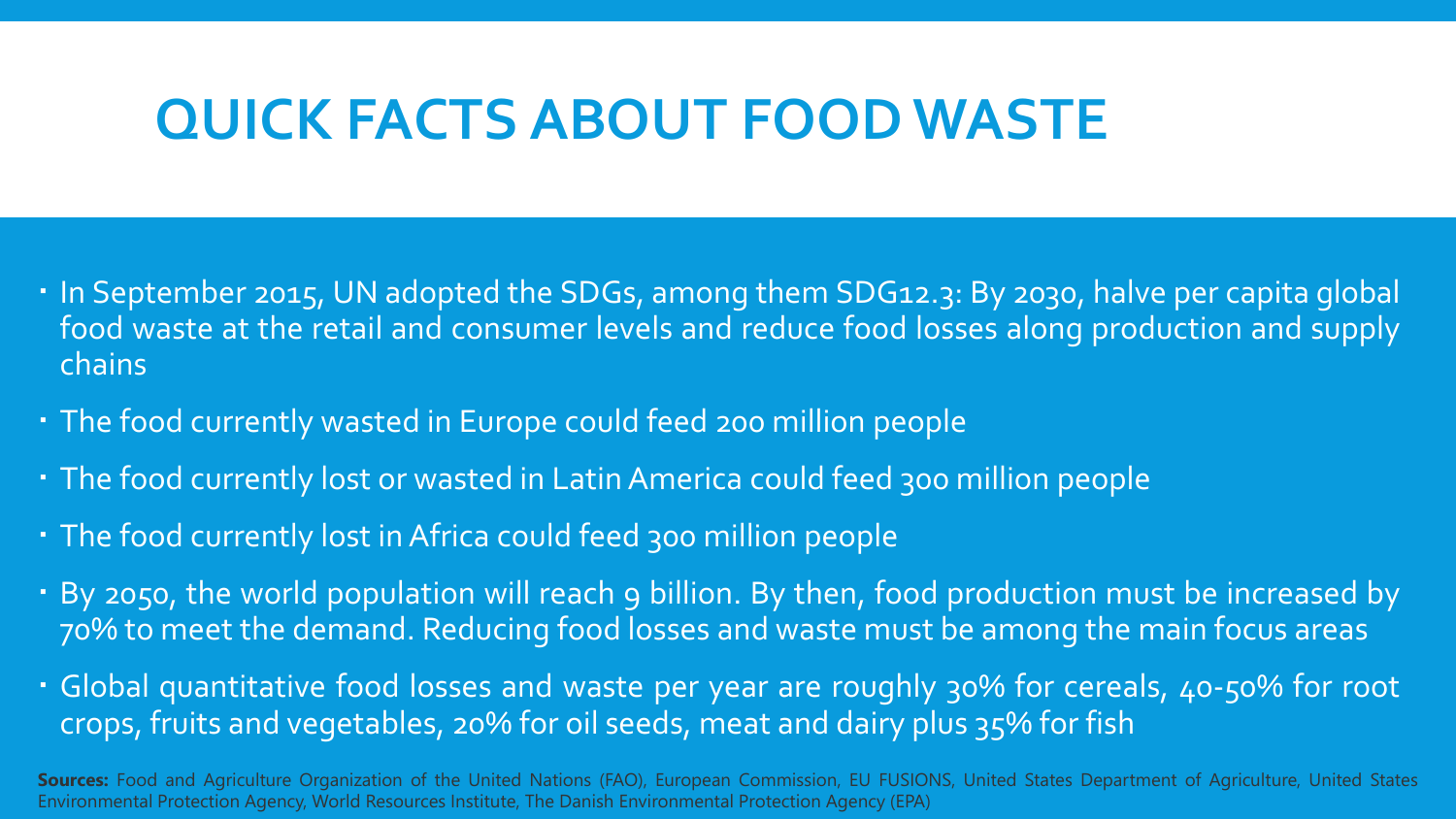- . In the Arab countries, FLW generated per person sometimes exceeds 210 kg per year
- FLW research represents 2.5% only of the world's overall research output
- For 10/22 Arab countries, there was not a single research article on FLW

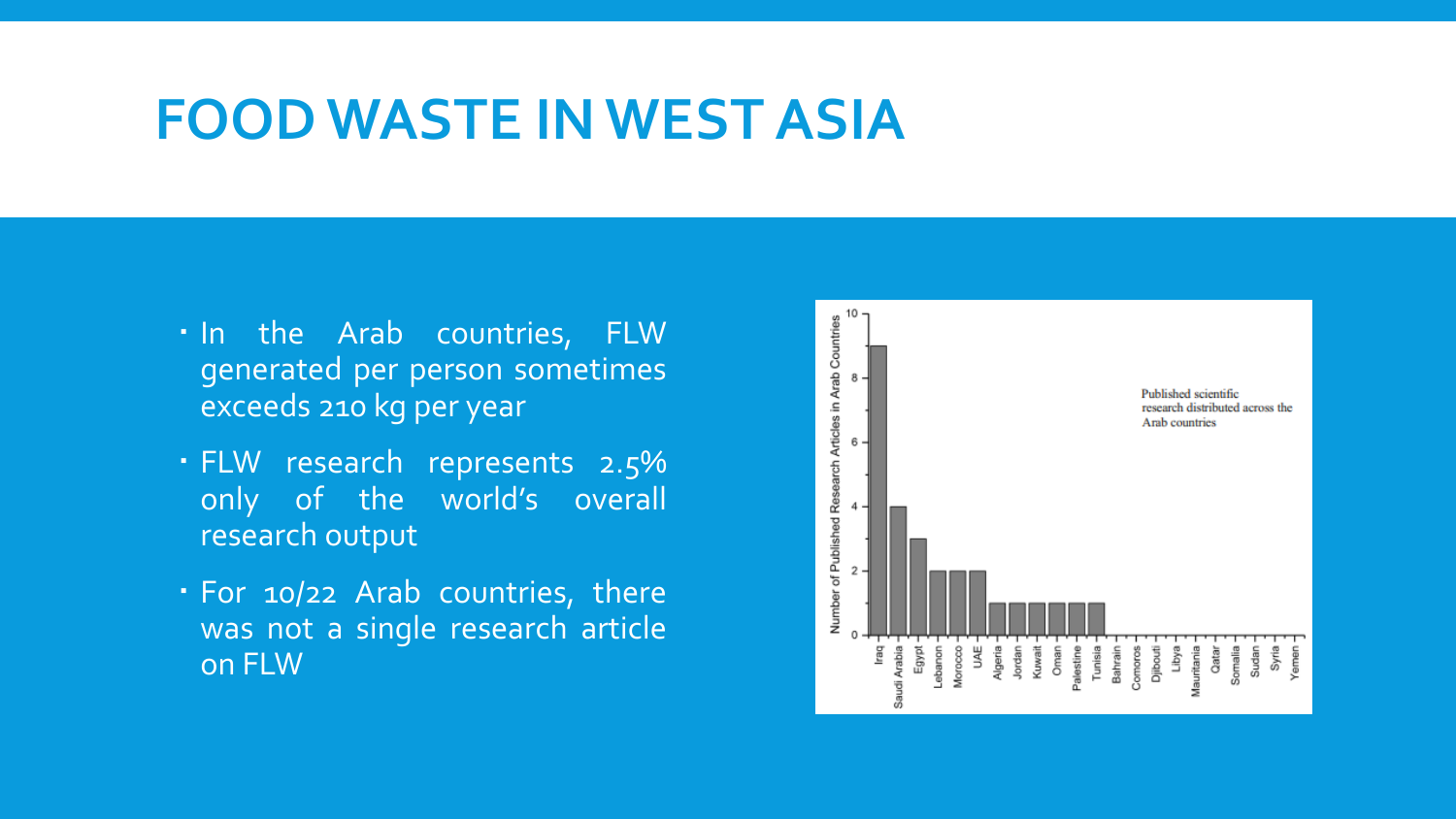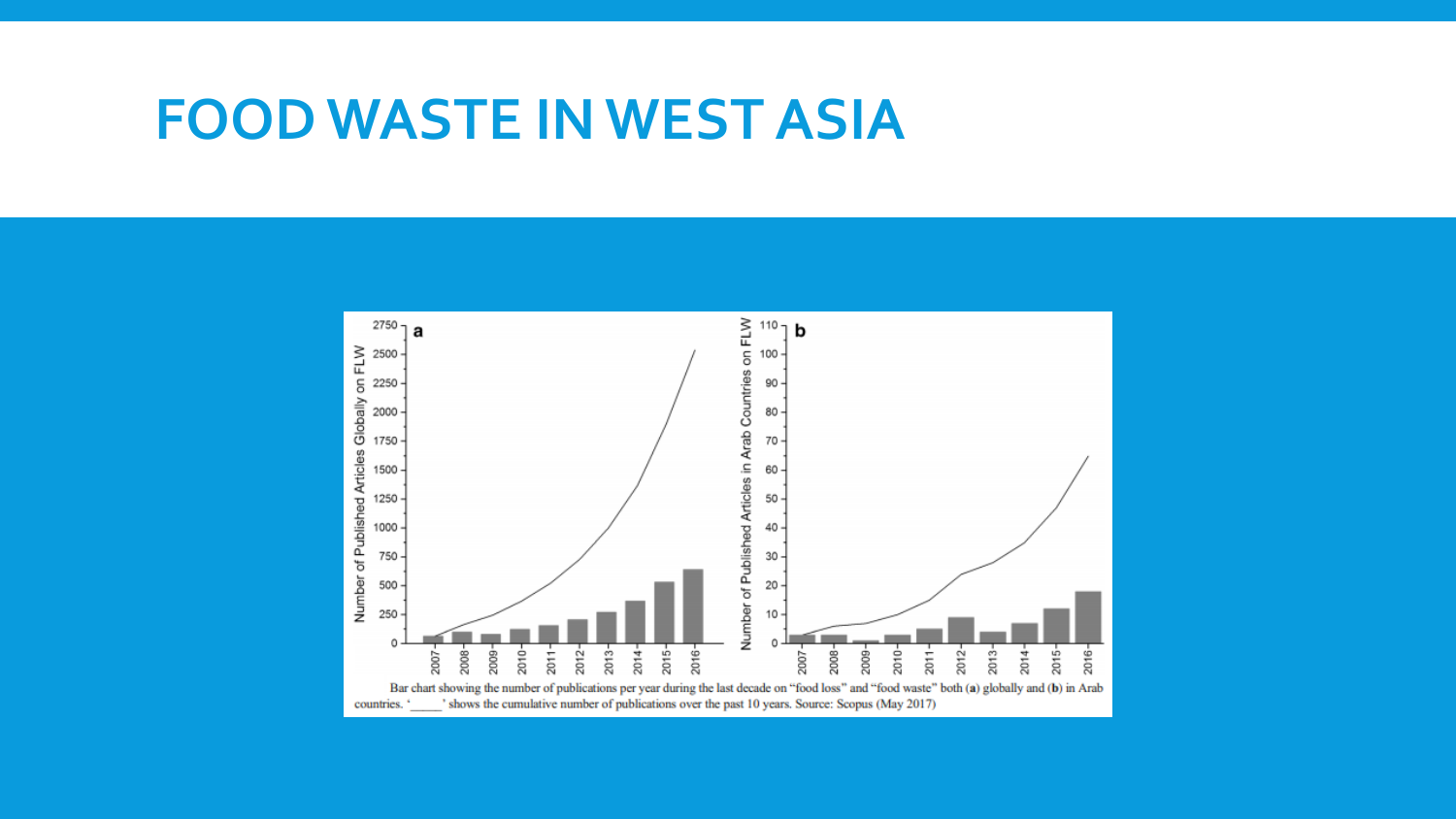- In the Arab World, 44% of the food handled along the pre-consumption supply chain is estimated to be either lost or wasted, while about 34% of food served is wasted at or during consumption
- KSA and Qatar have one of the highest rates of food waste in the world (584-657, and 165-511 kg/person/year, respectively)
- Food wasted at an average wedding in Mecca, SaudiArabia, can be sufficient to feed 250 hungry people
- **Food waste generated/person/year at the household level varies from one country to another:**
	- 68–150 kg in Oman
	- 62–76 kg in Iraq
	- 194–230 kg in Palestine
	- 177–400 kg inUAE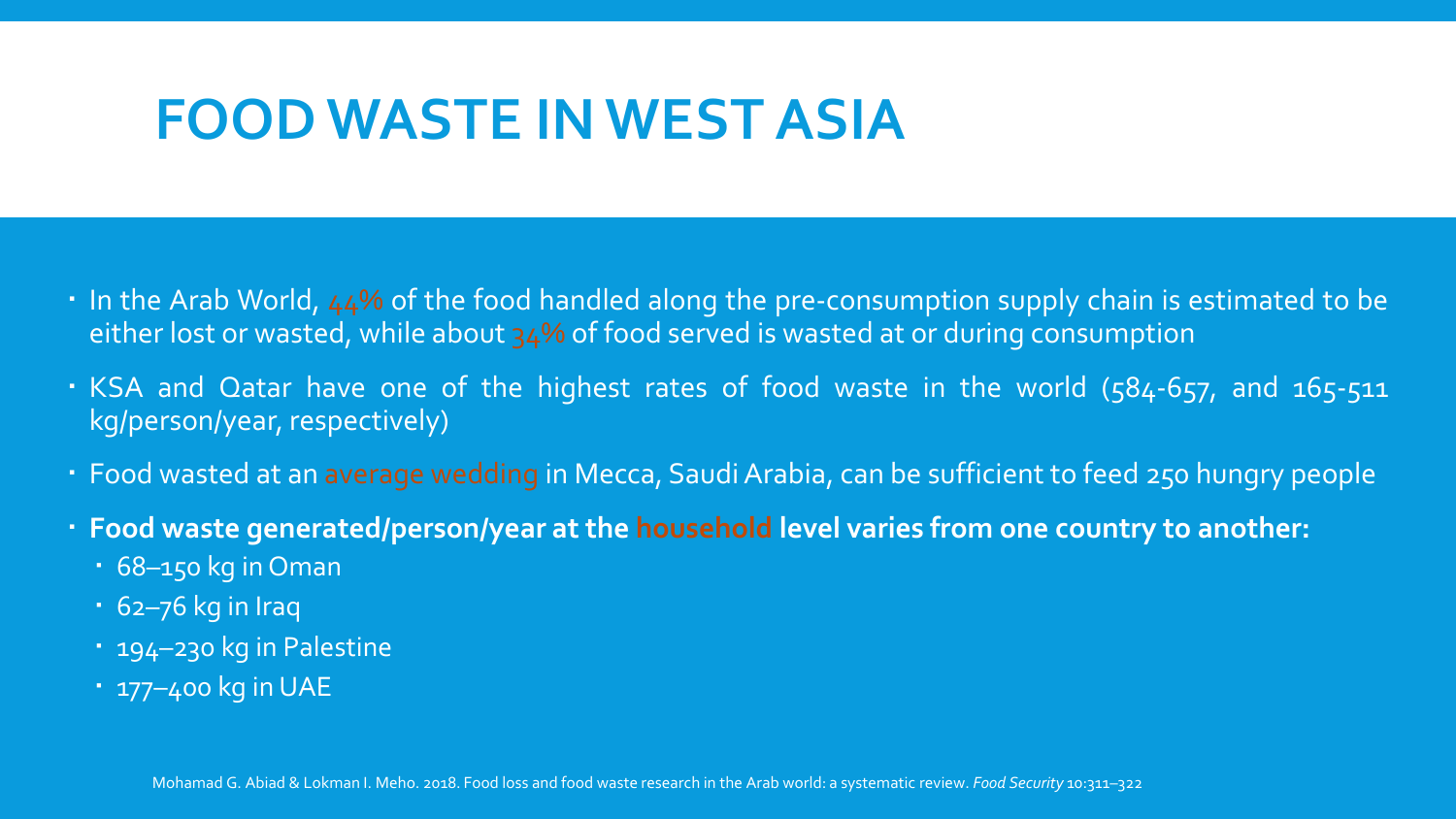- Amount of food waste among residence students in Riyadh depended on the meal; it was higher for dinner (39.74% of the meal) than for lunch (22.67%)
- In-flight catering food waste on Egypt Air flights varies between 23 and 51% of food served
- Food waste in a university canteen in Jordan was estimated 13% of the average meal size
- A roughly one wasted meal for each sold meal at a Qatari university campus
- Food wastage at a Saudi hospital amounts on average to 24%−32% of the presented portions
- 60% of Kuwaiti households report they regularly waste food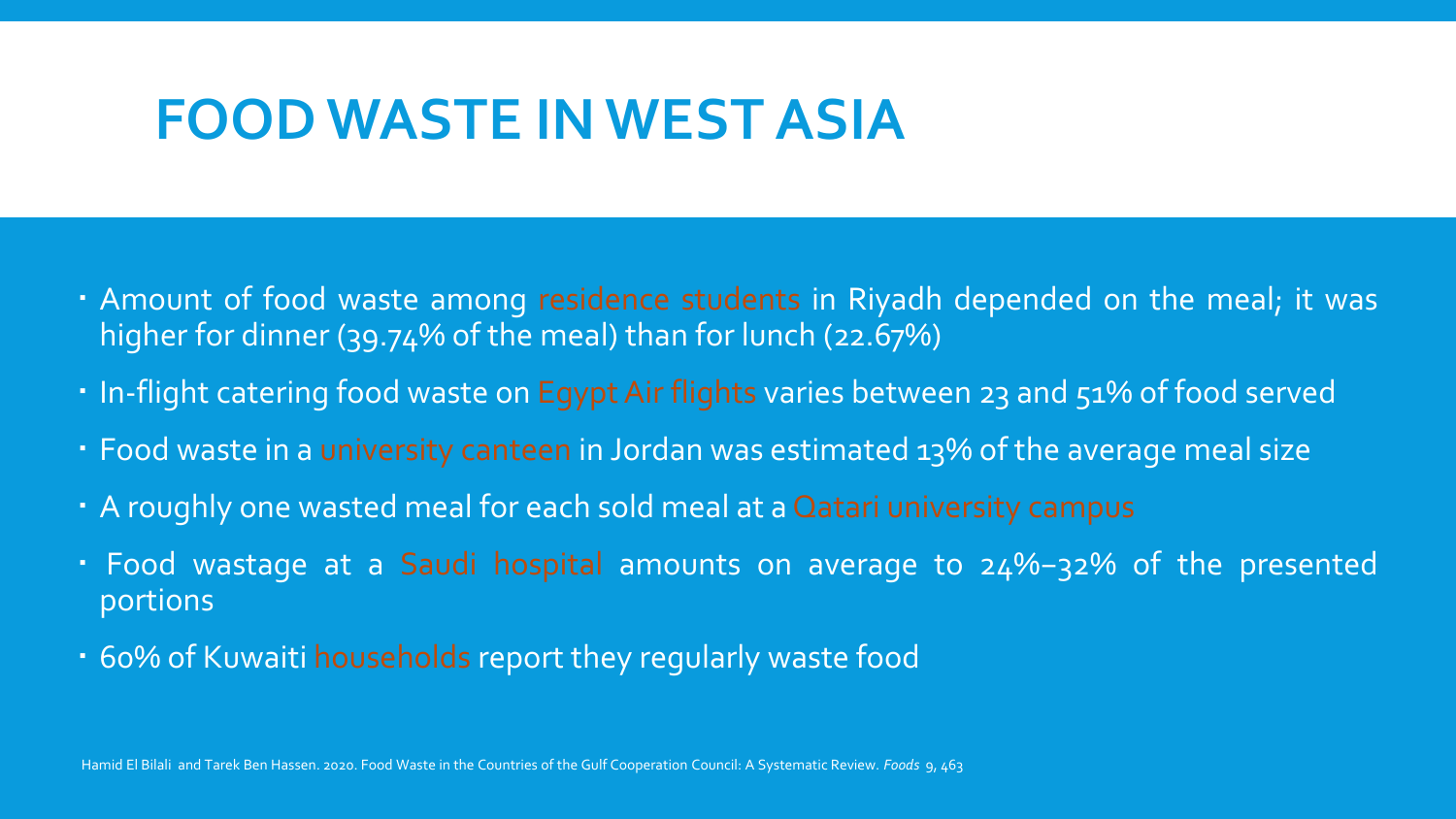#### **Food Waste Recovery Strategy:**

- Food waste prevention and/or reduction
- Food redistribution (donation of extra/surplus food to food banks, soup kitchens, shelters, etc.)
- Food waste recycling and reuse (e.g., animal feed, composting, industrial uses such as production of biofuel and oils)

#### **Hospitality:**

 Converting buffets to a la carte service, improving communication and cooperation between the staff of hotel/restaurant and the guests, and encouraging hotels and restaurants to donate surplus food from buffets of events to local charities and food banks

#### **Household:**

 Using shopping lists to better plan purchases, thus avoiding buying more than is needed as well as impulsive purchase of food that is not required; making more precise evaluation of portions to be prepared; understanding distinction between label dates (viz. 'use by' vs. 'best before'); improving stock management and storage practices; enhancing knowledge on the use of leftovers.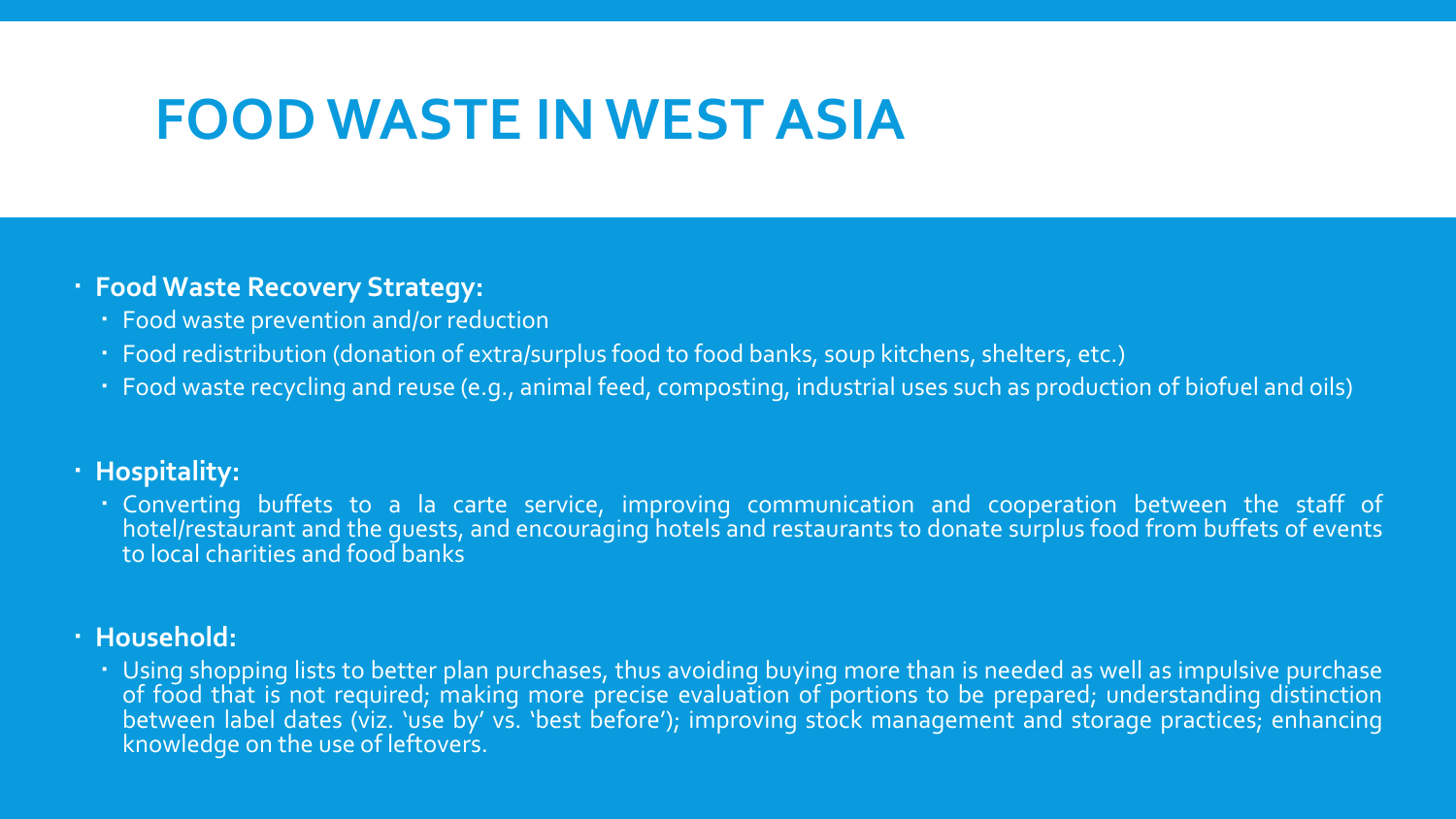# **CURRENT PROJECT WITH UNEP DRS. MOHAMAD ABIADAND HUSSEIN HASSAN**

### **State of Play of Food Waste inWestAsia Report through:**

- · Identifying and developping new, and collect existing, case studies on best practices and integrated approaches to food waste
- Mapping data & statistics on food waste and present case studies of what is currently being done in West Asia
- Collecting inputs from external partners and liaising with other UN partners

#### **Four webinars:**

- Framing the issue of food waste inWest Asia (July 22, 2020)
- Moving Together in Addressing the Food Waste Challenge: Public and Private Interventions on Food Waste Mitigation inWest Asia (September 9, 2020)
- Moving Together in Addressing the Food Waste Challenge: How Do We Measure the Food Waste? (September 29, 2020)
- Setting targets, developing national strategies and implementing policies to deliver SDG 12.3 (October 21, 2020)